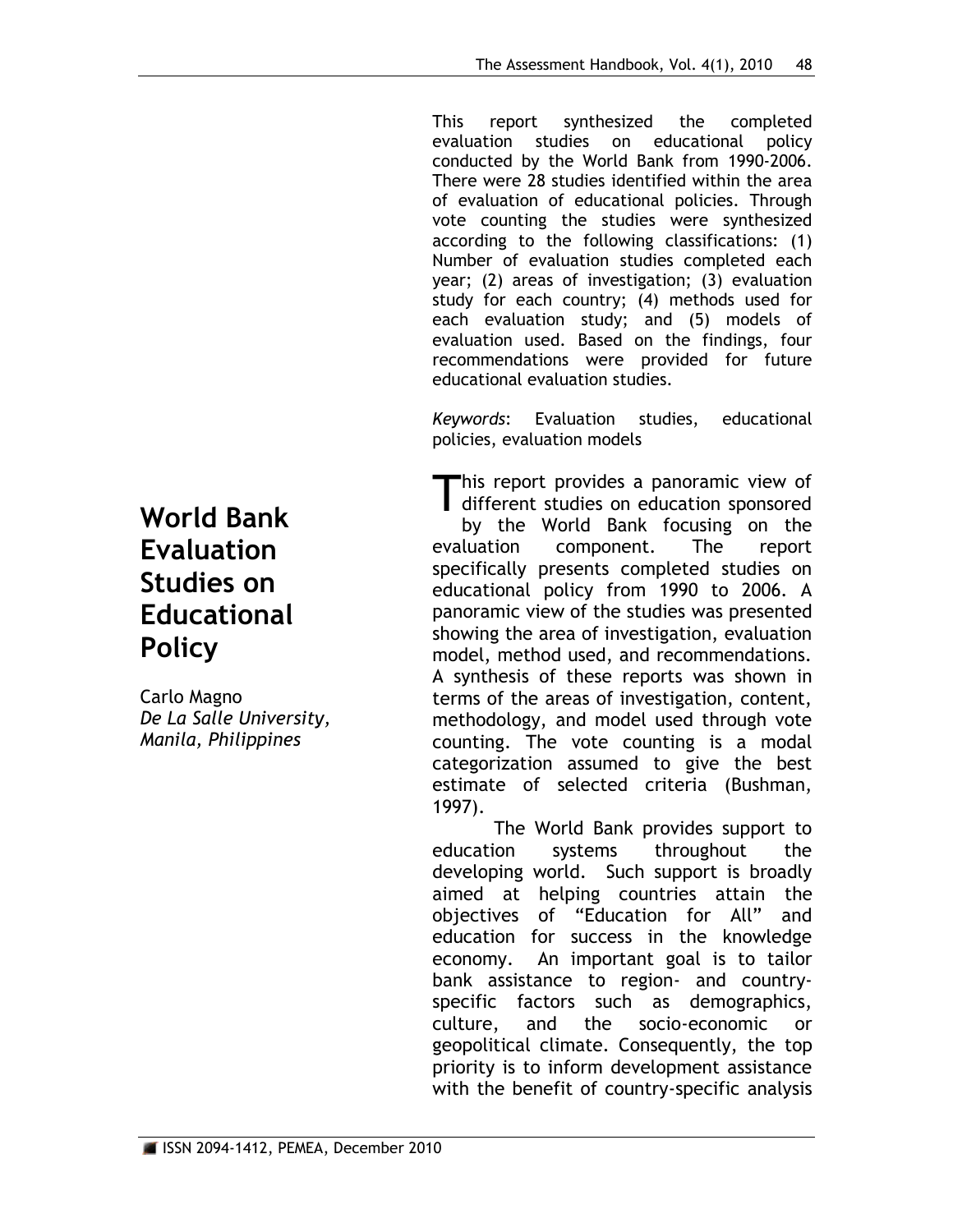examining (1) what factors drive education outcomes; (2) how do they interact with each other; (3) which factors carry the most weight and which actions are likely to produce the greatest result; and (4) where do the greatest risks and constraints lie. The World Bank classify the countries according to different regions such as Sub-Saharan Africa, East Asia and the Pacific, Europe and Central Asia, Latin America and the Carribean, and Middle East and North Africa.

#### **Areas of Investigation**

There are 28 studies done on educational policy with an evaluation component. Education studies with no evaluation aspect were not included. The different areas of investigation were enumerated and the number of studies conducted for each country according to the sequence of years was counted (see Table 1). Most of the studies on educational policy are targeting the basic needs of a country and specified region of the world such as the effectiveness of education in the basic education, tertiary, critical periods such as child development programs, and promoting adult literacy. From the earliest period (1990's) the trend of the studies done are on Information and Communications Technology (ICT) on basic education. The pattern for the 21st century studies shows a concentration in evaluating the implementation of tertiary education across countries. This is critical since developing nations rely on the expertise produced by its manpower in the field of science and technology. For the latest period, a new area of investigation which is language learning was explored due to the recognition of globalization on some countries like Vanuatu.

It is shown in Table 1 that most studies on educational policy were conducted for the year 2000 since it is a turning point of the century. For the coming of a new century much is being prepared and this is operationalized by assessing a world wide report on what has been accomplished from the recent 20th century. The studies typically cover a broad range of education topics such as school self-evaluation, early child development, basic education, adult literacy, and tertiary distance education. These areas of investigation cover most of the fields done for the 20th century and an overall view of what has been accomplished was reported. It can also be noted that there is an increase of studies conducted at the start of the 21st century. This can be explained with the growing trend in globalization where communication across countries is more accessible. It can also be noted that no studies were completed on educational policy with evaluation for the years 1993, 1995, 1997, and 2005. The trend in the number of studies shows that consequently, after a year, a study gives more generalized findings since it covered a larger and wide array of sampling where a long period of time was taken to finish. More results are expected before the end of 2005. The trend of studies across the years is significantly different with the expected number of studies as revealed using a one-way chi-square where the computed value  $(\chi^2=28.73, df=14)$  exceeds a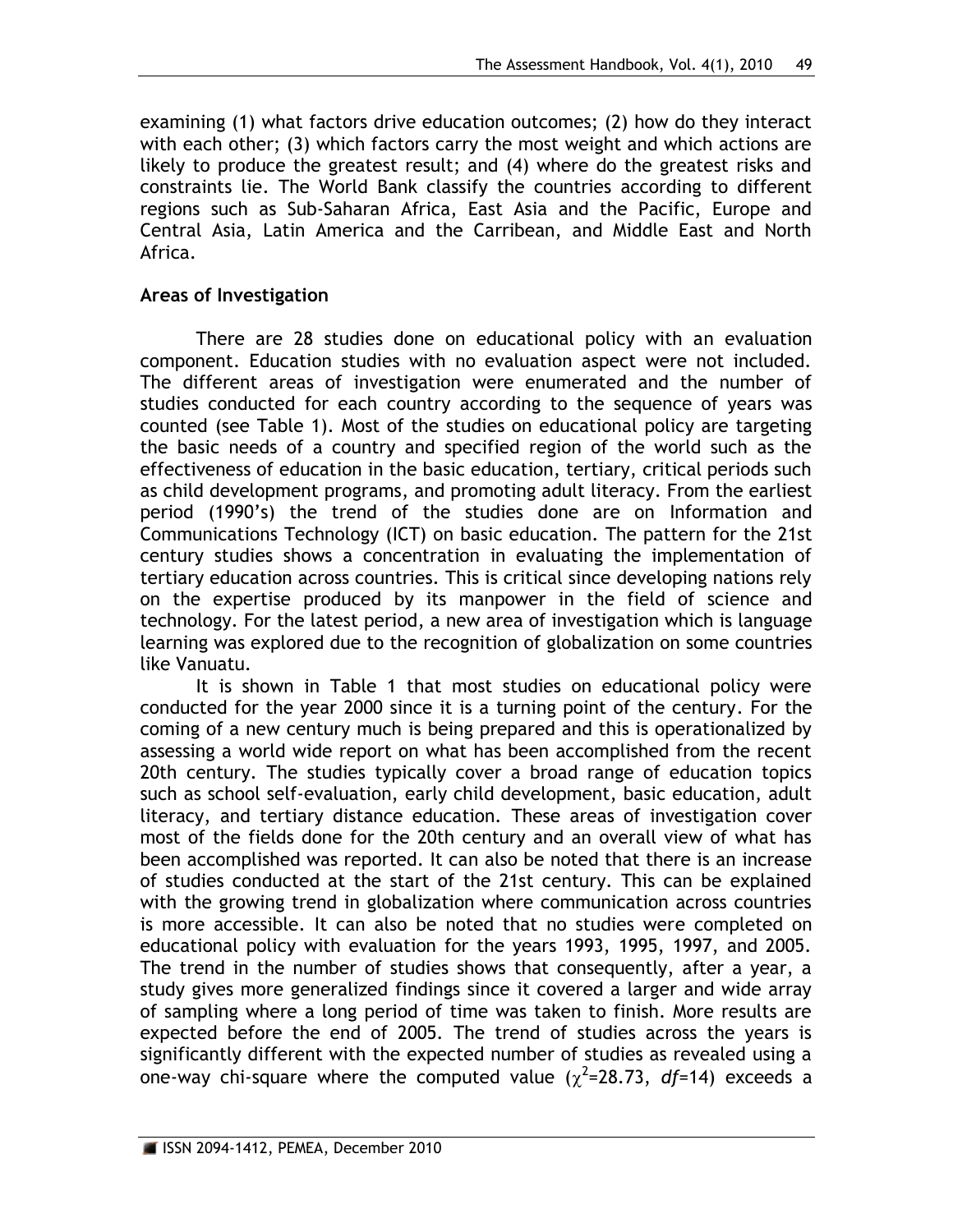probability of error. There is a significant large concentration of evaluation studies conducted in the year 2000.

| <b>Year</b> | Country                     | Area of Investigation                 | No. of<br><b>Studies</b> | Total no. of<br><b>Studies per</b><br>year |
|-------------|-----------------------------|---------------------------------------|--------------------------|--------------------------------------------|
| 2006        | Vanuatu                     | Language learning                     | 1                        | 1                                          |
| 2005        |                             | None                                  | $\overline{0}$           | $\overline{0}$                             |
| 2004        | Indonesia                   | Undergraduate/Tertiary                | $\overline{2}$           | $\overline{5}$                             |
|             | Thailand                    | Education                             |                          |                                            |
|             | Senegal                     | <b>Adult Literacy</b>                 | 1                        |                                            |
|             | <b>Different</b>            | Early Child Development               | $\overline{2}$           |                                            |
|             | Regions,                    |                                       |                          |                                            |
|             | Columbia                    |                                       |                          |                                            |
| 2003        | Thailand                    | Undergraduate/Tertiary<br>Education   | 1                        | $\overline{2}$                             |
|             | Different                   | AIDS/HIV Prevention                   | 1                        |                                            |
|             | Regions                     |                                       |                          |                                            |
| 2002        | <b>Different</b>            | Textbook/Reading                      | 1                        | $\overline{2}$                             |
|             | regions                     | materials                             |                          |                                            |
|             | Africa                      | <b>Secondary Education</b>            | 1                        |                                            |
| 2001        | <b>Brazil</b>               | <b>Early Child Development</b>        | 1                        | $\overline{2}$                             |
|             | China                       | Secondary Education                   | 1                        |                                            |
| 2000        | <b>Different</b>            | <b>School Self-evaluation</b>         | 1                        | 7                                          |
|             | Regions                     |                                       |                          |                                            |
|             | <b>Different</b>            | Early Child Development               | 1                        |                                            |
|             | Regions                     |                                       |                          |                                            |
|             | Pakistan, Cuba              | <b>Basic Education</b>                | 3                        |                                            |
|             | Africa                      | <b>Adult Literacy</b>                 | 1                        |                                            |
|             | Africa                      | <b>Tertiary Distance</b><br>Education | 1                        |                                            |
| 1999        | <b>USA</b>                  | <b>Test Evaluation</b>                | 1                        | 3                                          |
|             | <b>Different</b>            | <b>Infant Care</b>                    | 1                        |                                            |
|             | Regions                     |                                       |                          |                                            |
|             |                             | Early Child Development               | 1                        |                                            |
| 1998        | <b>Different</b>            | <b>Teacher Development</b>            | 1                        | 2                                          |
|             | Regions                     |                                       |                          |                                            |
|             | <b>Different</b>            | ICT                                   | 1                        |                                            |
|             | Regions                     |                                       |                          |                                            |
| 1997        |                             | None                                  | $\mathbf 0$              | 0                                          |
| 1996        | Different                   | <b>Basic Education (school</b>        | 1                        | $\overline{2}$                             |
|             | Regions                     | financing)                            |                          |                                            |
|             | Chile                       | <b>ICT</b>                            | 1                        |                                            |
| 1995        |                             | None                                  |                          | 0                                          |
| 1994        | Philippines                 | <b>Vocational Education</b>           | 1                        | 1                                          |
| 1993        |                             | None                                  |                          | $\overline{0}$                             |
| 1992        | <b>Different</b><br>Regions | <b>Secondary Education</b>            | 1                        | 1                                          |
|             |                             |                                       |                          | Total=28                                   |

## **Table 1** *Counts of Area of Investigation From 1990 - 2006*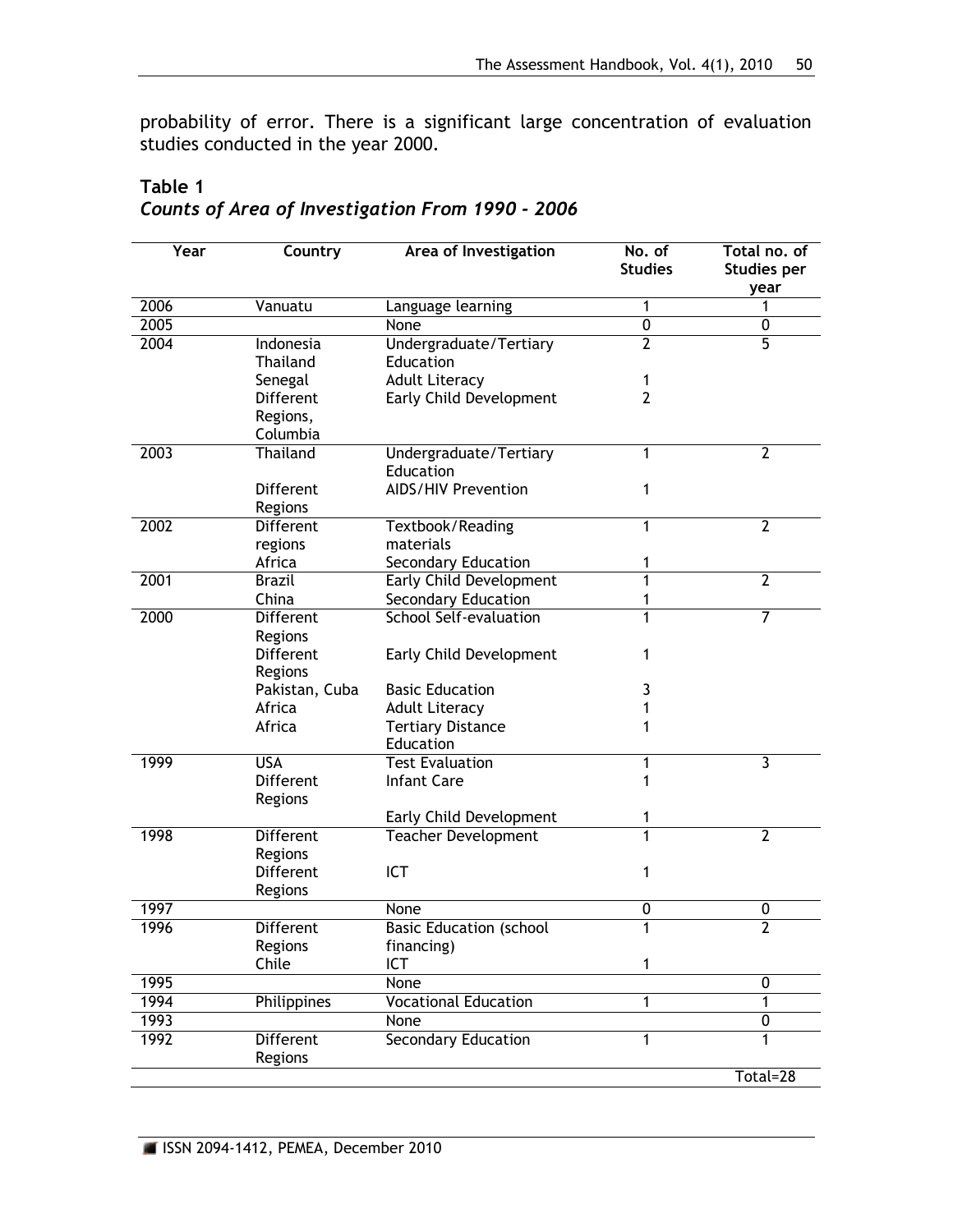| Area of Investigation            | <b>Number of Studies</b> |
|----------------------------------|--------------------------|
| Language learning                |                          |
| Undergraduate/Tertiary Education |                          |
| Adult literary                   |                          |
| Early Child Development          |                          |
| <b>AIDS/HIV Prevention</b>       |                          |
| Textbook/Reading material        |                          |
| Secondary education              |                          |
| School Self-evaluation           |                          |
| <b>Basic education</b>           |                          |
| <b>Test Evaluation</b>           |                          |
| <b>Infant Care</b>               |                          |
| <b>ICT</b>                       |                          |
| <b>Teacher Development</b>       |                          |
| <b>Vocational Education</b>      |                          |

## **Table 2** *Counts of Area of Investigation From 1990 - 2006*

Table 2 shows the number of studies conducted for every area in line with educational policy with evaluation. Most of the studies completed and funded are in the area of early child development followed by tertiary education and basic education. This can be explained by the increasing number of early child care programs around the world that needs to be evaluated in terms of its effectiveness at a certain period of time. Much of the concern is on early child development since it is a critical stage in life which evidently results to hampering the development of an individual if not cared for at an early age. This also shows the increasing number of children where their needs are undermined and intervention has to take place. These programs sought the assistance of the World Bank because they need further funding for the program to exist. Having an evaluation of the child program likely supported the approval for further grant.

Somehow there are a large number of studies on basic and tertiary education where its effectiveness is evaluated. Almost all countries offer the same structure of education world wide in terms of the level from basic education to tertiary education. These deeply need attention since it is a basic key to developing nations which is to improve the quality of their education. The quality of people with skills depend on the countries overall labor force.

When the observed counts of studies for each area of interest is tested for significant differences, the computed chi-square value  $(\chi^2=13, df=13)$  did not reach significance at 5% level. This means that the observed counts per area do not significantly differ to what is expected to be produced. There is at least an equal distribution of studies conducted within each area of investigation.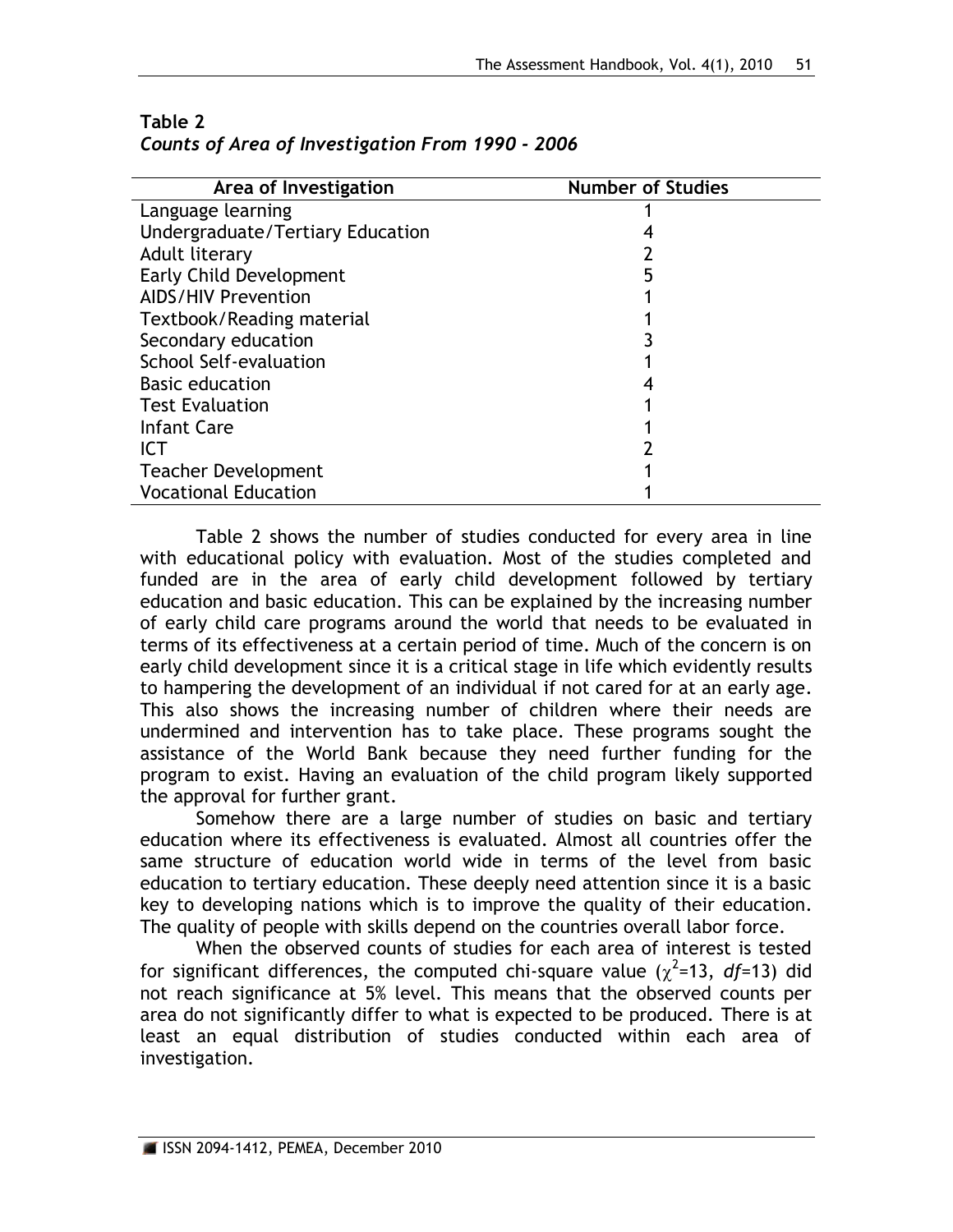| Country           | No. of studies |
|-------------------|----------------|
| Vanuatu           |                |
| Indonesia         |                |
| Thailand          |                |
| Senegal           |                |
| Different Regions | 10             |
| <b>Brazil</b>     |                |
| China             |                |
| Pakistan          |                |
| Cuba              |                |
| Africa            |                |
| <b>USA</b>        |                |
| Chile             |                |
| Philippines       |                |

**Table 3** *Study Grants by Country*

The studies done for each country are almost equally distributed except for Africa with two studies from 1990 until the present period. There is a bulk of studies done worldwide which covers a wider array of sampling across different countries. The world wide studies usually evaluate common programs across different countries such as teacher effectiveness and child development programs. There is great difficulty to come up with an efficient judgment of the overall standards of each program separately. The advantage of having a world wide study on educational programs for different regions means having a simultaneous description of the common programs that are running and the funding is most likely concentrated to one team of investigators rather than separate studies with different fund allocations. Another is the efficiency of maintaining consistency of procedures across different settings. The same standards of investigation were maintained for each country.

In the case of Africa, two studies were granted concentrating on adult literacy and distance education because these educational programs are critical in their country as compared to others. As shown in the demographics of the African region that their programs (adult literacy, distance education) are increasingly gaining benefits for its stakeholders. There is a report of remarkable improvement on their adult education and more tertiary students are benefiting from the distance education. Since the programs are improving, much funding is needed to continue the development.

When the number of studies are tested for significance across countries, the chi-square computed  $(\chi^2=35.44, df=12)$  reached significance against a critical value of  $\chi^2$ =21.03 at 5% probability levels. This means that the number of studies for each country differs significantly to what is expected to be produced. This is also due to having a large concentration of studies for different regions as compared to minimal studies for each country which made the difference.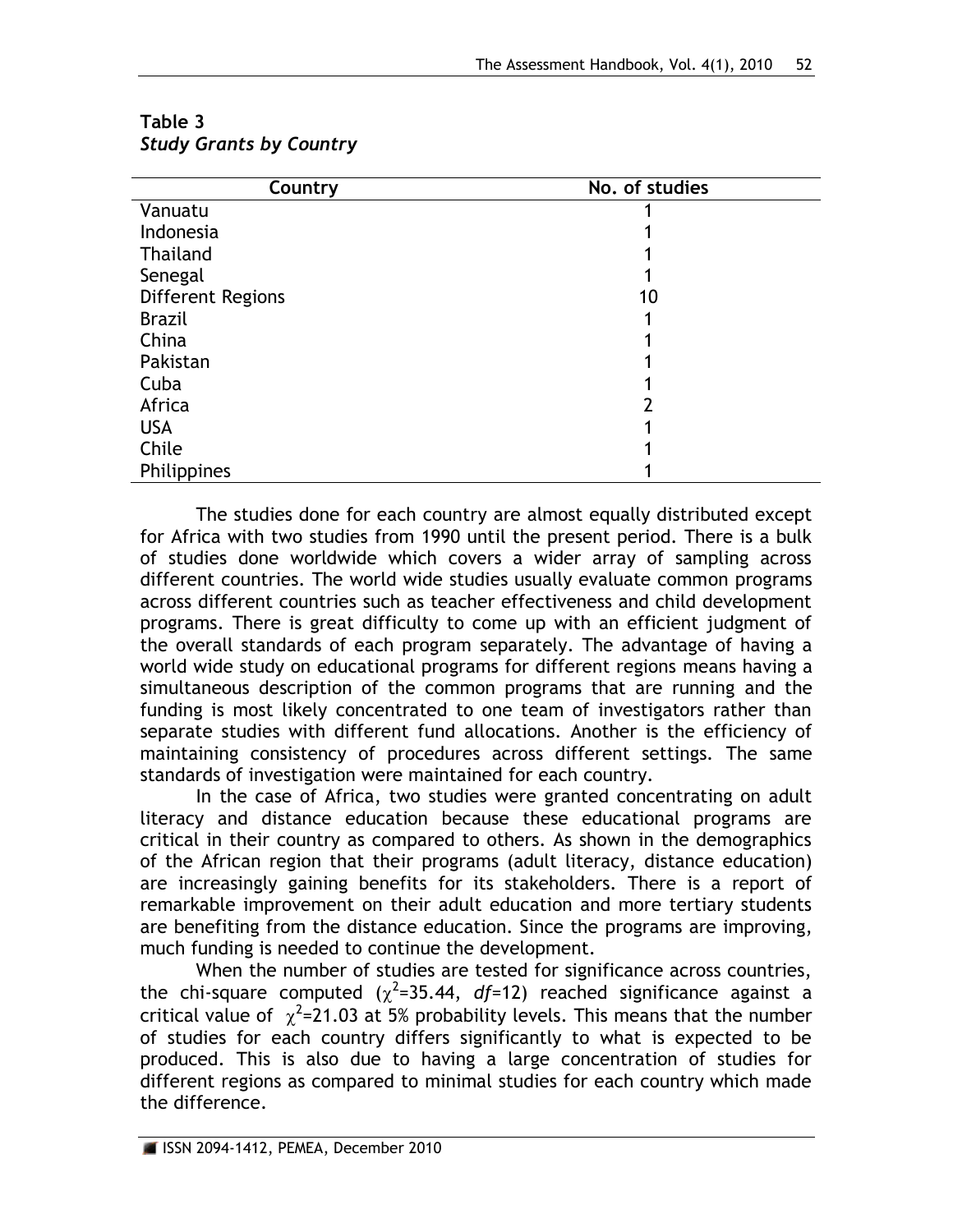#### **Method of Studies**

Various methodologies were used to investigate the effectiveness of educational programs across different countries. It can be seen in the reports that there is not much concentration and elaboration on the use and implementation of the procedures done to evaluate the programs. Most reports only mentioned the questionnaires and assessment techniques used. There are some that mentioned a broad range of methodologies such as quasiexperiments and case studies but the specific designs are not indicated. It can also be noted that the reports written by researchers/professors from universities are very clear in their method which is academic in nature but World Bank personnel writing the report tends to focus on the justification of the funding rather than the clarity of the research procedures undertaken. It can also be noted that the reports did not show any parts of the methodology. Most presented the introduction and some justifications of the program and later in the end the recommendations. The methodologies are just mentioned and not elaborated within the report and only mentioned on some parts of the justification of the program.

#### **Table 4**

# *Counts of Methods Used*

| Method                            | Counts |
|-----------------------------------|--------|
| Questionnaires/Inventories/Tests  |        |
| Quasi Experimental                | 5      |
| True Experimental                 |        |
| Archival Data (Analyzed available | 6      |
| demographics)                     |        |
| <b>Observations</b>               |        |
| <b>Case Studies</b>               |        |
| Surveys                           |        |
| Multimethod                       |        |

It can be noted in Table 4 that most studies employ a multimethod approach. The multimethod approach creates an efficient way of crossvalidating results for every methodology undertaken. One result in one method can be in reference to another result to another method which makes it powerful than using a single method. Since evaluation of the program is being done in most studies, it is indeed better to consider using a multimethod approach since it can generate findings where the researcher can arrive with better judgment and description of the program.

It can also be noted that most studies are also using archival data to make justifications of the program. Most of the researchers make reference to the archival data in coming up with inferences from enrollment percentage, drop out rates, achievement levels, and statistics on physical conditions such as weight and height etc. which can be valid. But they do not directly assess the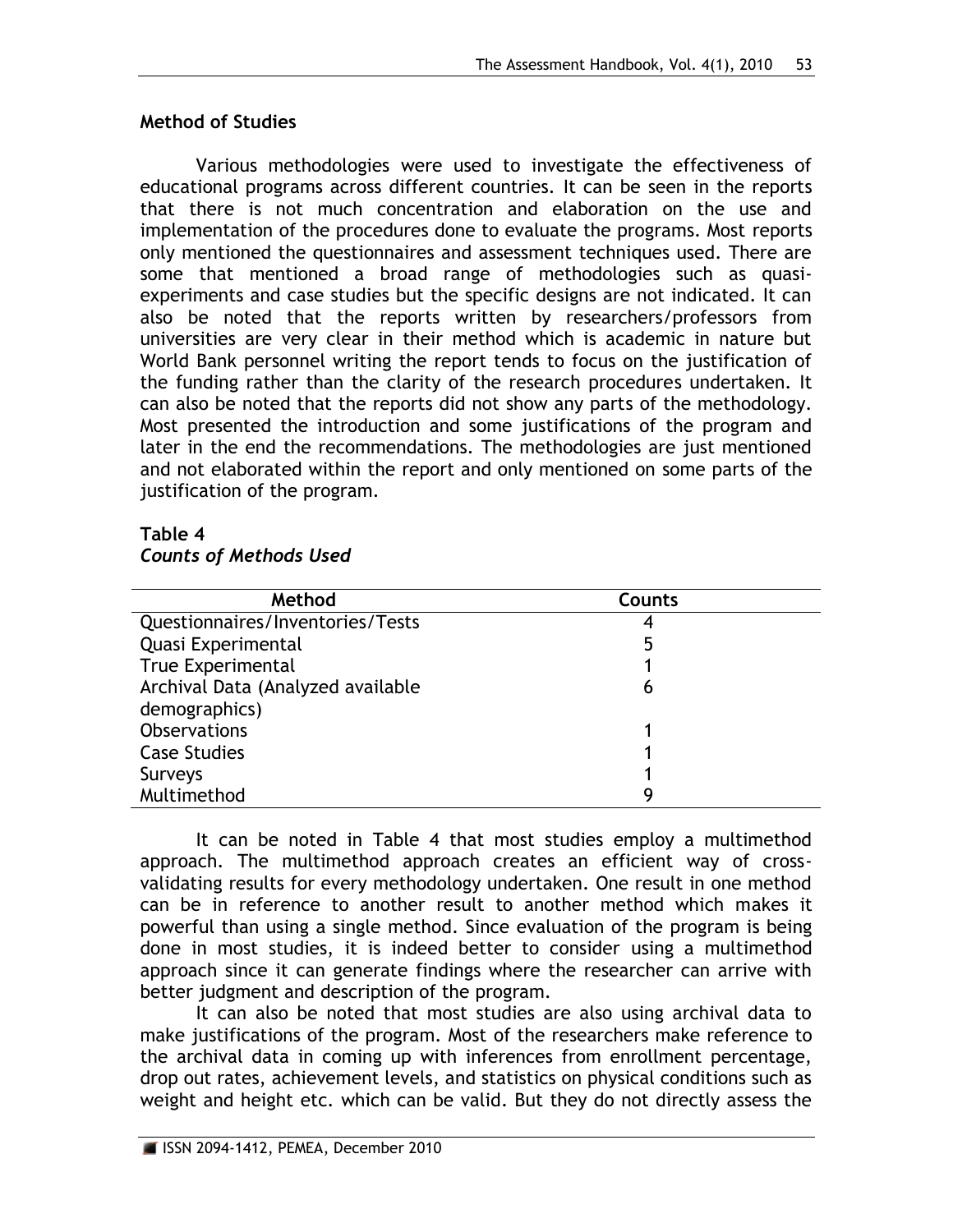effectiveness of the program. The difficulty of using these statistics is that they do not provide a post measurement of the program evaluated. These may be due to the difficulty of arriving with national surveys on achievement levels and enrollment profiles of different educational institutions which is done annually but may not be in concordance with the timetable of the researchers. It is also commendable that a number of studies are considering the use of quasi-experimental designs to directly assess the effectiveness of educational programs.

The counts of the methodologies used is tested for significance, the computed chi-square value  $(\chi^2=18.29, df=7)$  reached significance over the critical chi-square value of  $\chi^2$ =14.07 with 5% probability of error. This shows that the methodologies used significantly varies to what is expected with high frequency on multimethod approaches.

## **The Use of Evaluation Models**

The evaluation methods used by the studies were counted. There was difficulty in identifying the models used since the researchers did not specifically elaborate the evaluation or framework that they used. It can also be noted that the researchers are not really after the model but in establishing the program or continuity of the program. There are marked difference between university academics and World Bank personnel in doing the study. The personnel are not every elaborate in their assessment due to the lack of guidance from a model and academics would specifically state the context but somehow failed to elaborate in the process like adopting a CIPP model for example. Most studies are clear in their program objectives but failed to provide accurate measures of the program directly. The worst is that most studies are actually not guided with the use of a model in evaluating the educational programs proposed.

### **Table 5**

## *Counts Models/Frameworks Used*

| <b>Model/Framework</b>                | <b>Counts</b> |
|---------------------------------------|---------------|
| <b>Objectives-Oriented Evaluation</b> | 10            |
| Management-Oriented Evaluation        | Q             |
| <b>Consumer-Oriented Evaluation</b>   |               |
| <b>Expertise-Oriented Evaluation</b>  |               |
| Participant-Oriented Evaluation       |               |
| No model specified                    |               |

As shown in Table 5 that majority of the evaluation used the objectivesoriented where they specify the program objectives and evaluated accordingly. A large number also used the management oriented and specifically made use of the CIPP by Stufflebeam (1968). A number of studies also used experts as external evaluators of the program implementation. Most of the studies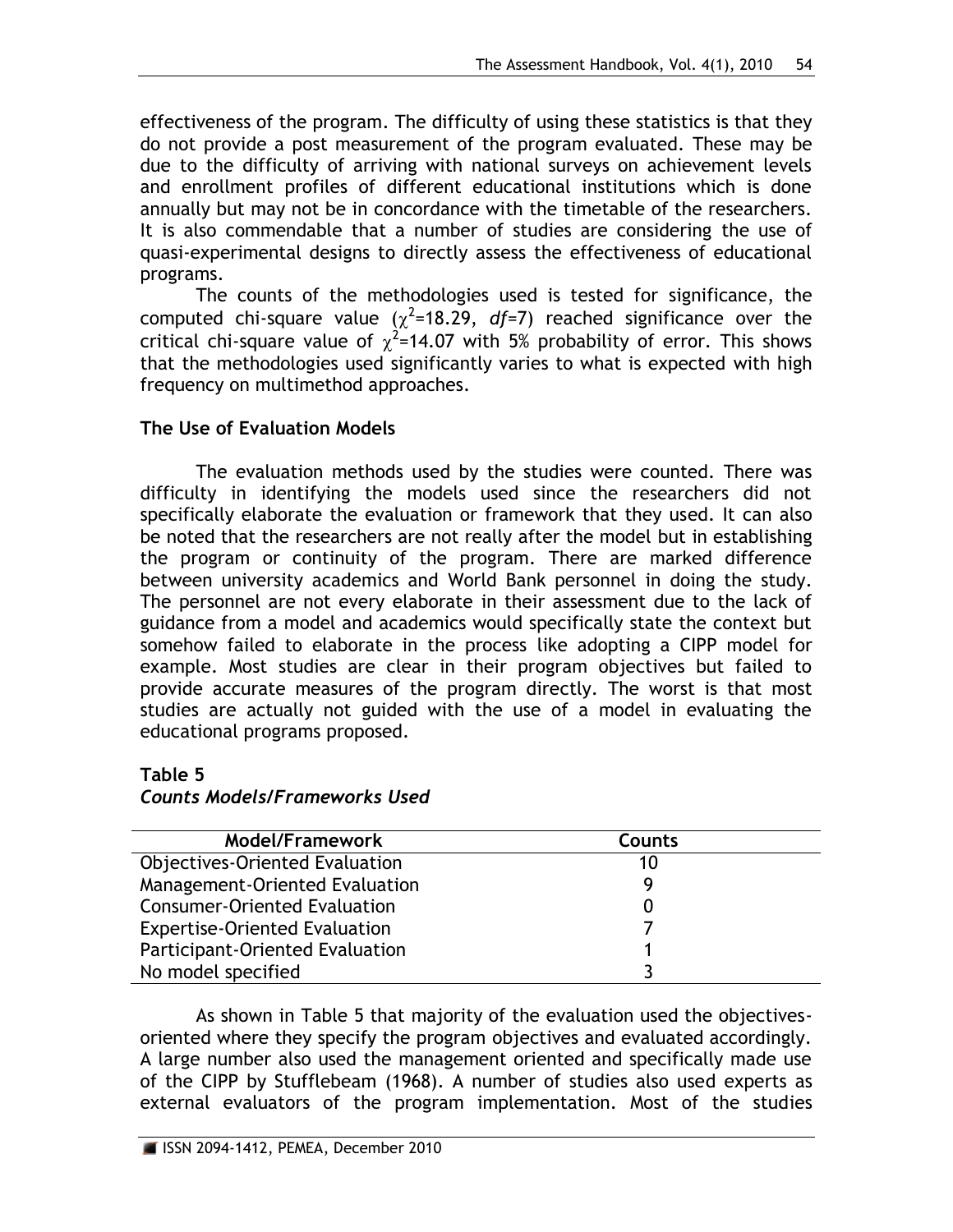actually did not mention the model used and the models were just identified as described by the procedure in conducting the evaluation.

Most studies used the objectives oriented since the thrust is on educational policy and most educational programs start programs with clear objectives. These objectives are also treated as ends where the evaluation is basically used as the basis for the attainment. The other studies which used the management-oriented evaluation are the ones that typically describe the context of the educational setting where they used available archival data provided by national and countrywide surveys. The inputs and outputs are also described but most are weak in elaborating the process undertaken. The counts on the use of evaluation models ( $\chi^2$ =18, *df*=5) reached significance at 5% level. This means that the counts are significantly different with the expected. This shows a need to use other models of evaluation as appropriate to the study being conducted.

#### **Recommendations**

1. It is recommended to increase distribution of study grants across countries. There is concentration of performing studies regionally which may neglect cultural and ethical considerations on testing and other forms of assessment. As a consequence there is no cross-cultural perspective on how the programs are implemented for each country because the focus is on the consistency of the programs. Conducting individual studies will show a more indepth perspective of the program and how it is situated within a specific context.

2. It is recommended to have a specific section on the methodology undertaken by the researchers. This helps future researchers to qualify for the validity of the procedures undertaken by the evaluation study. Specifying clearly the method used enables the study to be replicated as best practices for future researchers and can easily identify procedures that needs to be improved.

3. It is recommended to have separate studies concentrating exclusively on program evaluation after successive program implementations. This will provide a better picture on the worth of a program. The judgment on how the program took place is focused which do not undermine the result of the program effectiveness. A good alternative is for the research grantee to allocate another budget on a follow up program evaluation after establishing the program.

4. It is recommended that when screening for studies, criteria on the use of an evaluation model should be included. The researchers making an evaluation study can be guided better with the use of an evaluation model.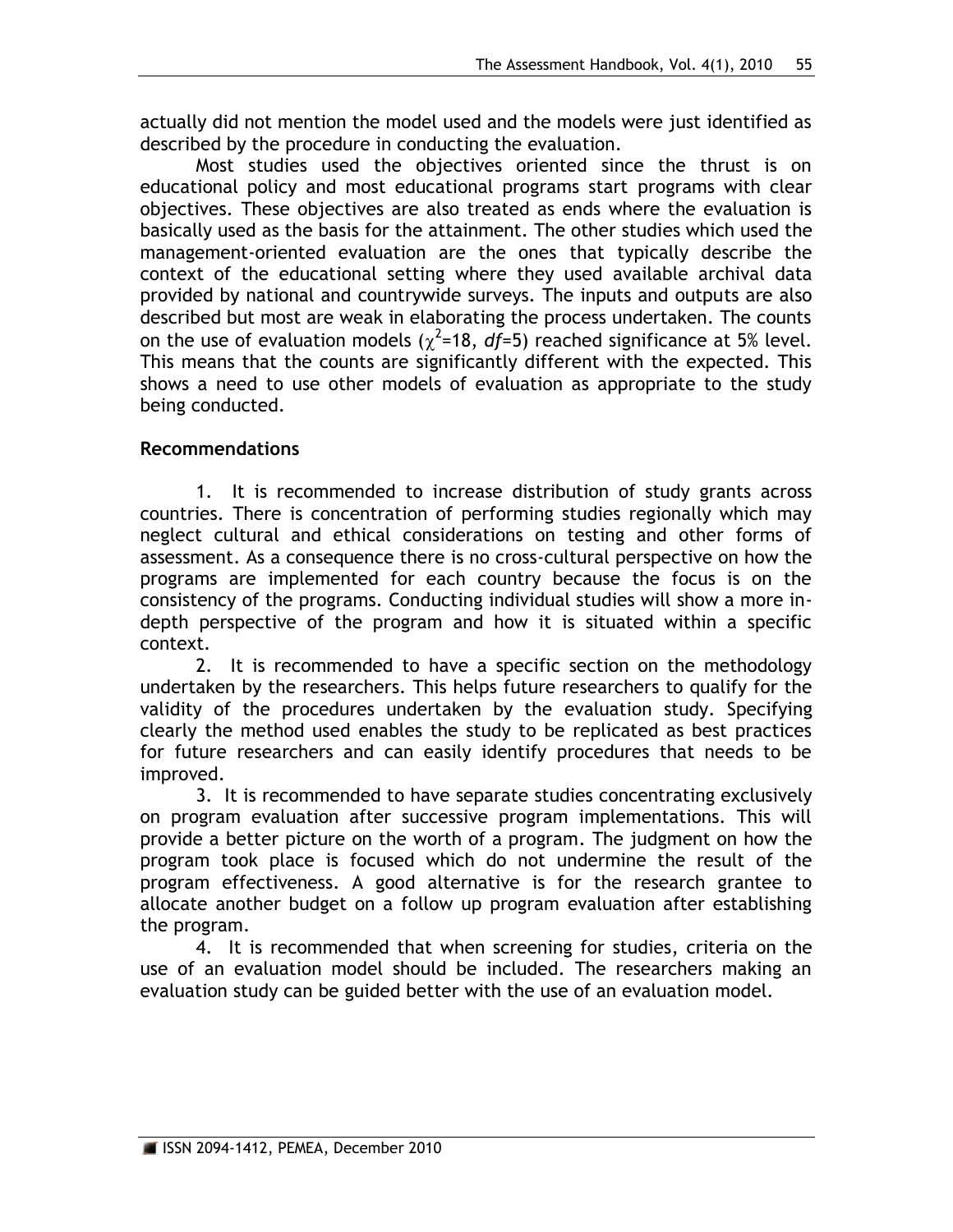# **References**

- Bray, M. (1996). *Decentralization of education community financing*. Washington, DC: World Bank Reports.
- Brazil Early Child Development: A Focus on the Impact of Preschools. (2001). World Bank Reports.
- Bregman, J., & Stallmeister, S. (2002). *Secondary education in Africa: Strategies for renewal*. Washington, DC: World Bank Reports.
- Bushman, B. J. (1997). Vote-counting procedures in meta-analysis. In H. Cooper and Hedges, L. V. (Eds.), *The handbook of research synthesis*. New York: Russell Sage Publications.
- Craig, H. J., Kraft, R. J., & du Plessis, J. (1998). *Teacher development: Making aniImpact*. Washington, DC: World Bank Reports.
- Education and HIV/AIDS: A Sourcebook of HIV/AIDS Prevention Programs. (2003). Washington, DC: World Bank Reports.
- Fretwell, D. I., & Colombano, J. E. (2000). *Adult continuing education: An integral part of lifelong learning emerging policies and programs for the 21st century in upper and middle income countries*. Washington, DC: World Bank Reports.
- Gasperini, L. (2000). *The Cuban education system: Lessons and Dilemmas*. Washington, DC: World Bank Reports.
- Getting an Early Start on Early Child Development. (2004). World Bank Reports.
- Grigorenko, E. L., & Sternberg, R. J. (1999). Assessing cognitive Development In Early Childhood. Washington, DC: World Bank Reports.
- Indonesia Quality of Undergraduate Education Project. (2004). Washington, DC: World Bank Reports.
- Liang, X. (2001).*China: Challenges of secondary education*. Washington, DC: World Bank Reports.
- Nordtveit, B. J. (2004). *Managing public–private partnership lessons from literacy education in Senegal*. Washington, DC: World Bank Reports.
- O'Gara, C., Lusk, D., Canahuati, J., Yablick, G., & Huffman, S. L. (1999). *Good practices in infant and toddler group care*. Washington, DC: World Bank Reports.
- Operational Guidelines for textbooks and reading materials. (2002). Washington, DC: World Bank Reports.
- Orazem, P. F. (2000). *The urban and rural fellowship school experiments in Pakistan: Design, evaluation, and sustainability*. Washington, DC: World Bank Reports.
- Osin, L. (1998). *Computers in education in developing countries: Why and how?* Washington, DC: World Bank Reports.
- Philippines Vocational Training Project. (1994). Washington, DC: World Bank Reports.
- Potashnik, M. (1996). Chile's Learning Network. Washington, DC: World Bank Reports.
- Riley, K. & MacBeath, J. (2000). *Putting school self-evaluation in place*. Washington, DC: World Bank Reports.